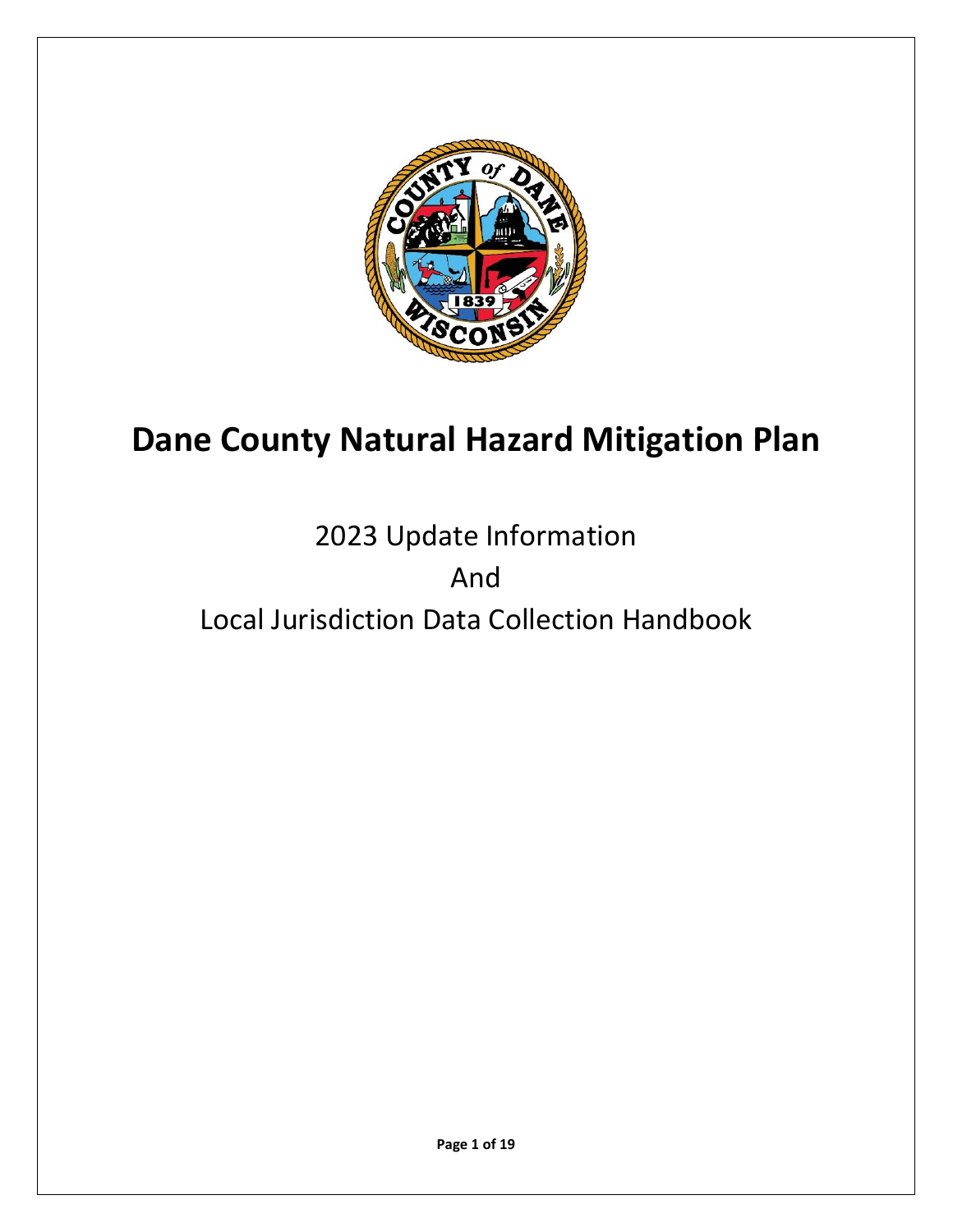## **Overview**

Dane County is in the process of updating its Natural Hazard Mitigation Plan (NHMP). The last plan update for the County was completed in 2018. Natural Hazard Mitigation Plans are important steps that communities take to assess the threat of various natural hazards in their area and make decisions on how to best limit the loss of life and property when the disasters occur. This handbook is meant to help facilitate the process of threat identification and assessment of the potential impact of these natural hazards. In addition to alleviating damage, natural hazard mitigation plans also help communities continue mitigation efforts by qualifying them for pre and post-disaster mitigation project grants from the federal government, pending Federal Emergency Management Agency (FEMA) approval.

This update of the Dane County NHMP is considered a multi-jurisdictional plan by FEMA. This means that in addition to the County-level plan that is being developed, each jurisdiction will have an annex attached to the plan addressing the need for hazard mitigation and the potential steps that can be taken. To produce a useful and updated hazard mitigation plan that meets your jurisdictions and Dane County's needs, as well as the requirements of the Disaster Mitigation Act 2000 (DMA), essential information must be collected during the planning process. The information needed to support the planning process includes the following:

- Background information about jurisdictions in Dane County;
- Plans, technical studies, and data related to hazards and risks;
- Current governing codes, ordinances, regulations, and procedures whose intent is to minimize future losses and;
- An assessment of Dane County's technical and organizational capabilities to perform hazard mitigation/loss prevention functions.

### *It is important that the plan shows what Dane County and its communities are doing now to limit future disaster losses.*

Natural Hazard Mitigation Plans are updated every five years in order to frequently assess and address the changing threat of natural hazards. In accordance with this idea, Dane County will continue to address the threat of natural hazards in light of the region's changing climate. The County will examine climate trends and determine their projected impacts on the natural hazards this plan addresses. The rate of change in the trend can help determine the priority future mitigation practices should carry. The inclusion of climate change factors in hazard analysis will ensure Dane County takes appropriate steps to protect its citizen's personal and economic safety through mitigation efforts that consider the changing threat of natural hazards.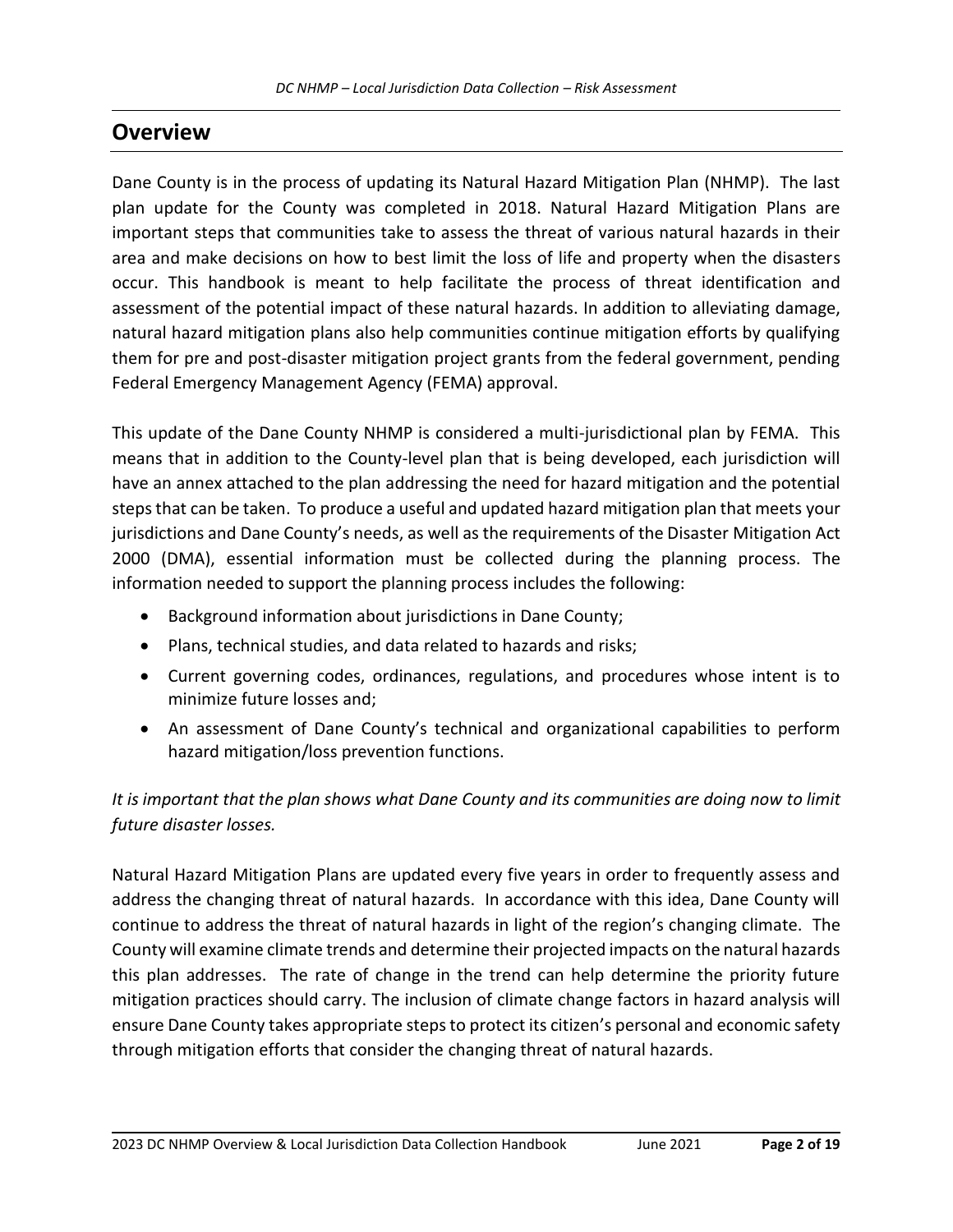The planning process is heavily dependent on existing data to be supplied by each of the participating jurisdictions. The DMA plan development process does not require the development of new data, but requires existing data only.

### **What is Mitigation?**

Hazard mitigation is defined by FEMA as "any sustained action taken to reduce or eliminate longterm risk to human life and property from a hazard event." The results of a three-year, congressionally mandated independent study to assess future savings from mitigation activities provides evidence that mitigation activities are highly cost-effective. On average, each dollar spent on mitigation saves society an average of \$4 in avoided future losses in addition to saving lives and preventing injuries (National Institute of Building Science Multi-Hazard Mitigation Council 2005).

Mitigation generally means reducing long-term risk from hazards to acceptable levels through predetermined measures accompanying physical development, for example: strengthening structures to withstand high winds or snow loads; elevating, removing or limiting development in flood-prone areas; increasing tree cover to provide shade during extreme heat events; improving backup power capacity for critical facilities.

"Mitigation" is different from emergency "preparedness" or "response:"

- Preparedness concentrates on activities which make a person, place, or organization ready to respond to a disaster with emergency equipment, food, emergency shelter, and medicine.
- Response activities may reduce damages, such as sandbagging during a flood, but this is a short term solution and requires advance warning and capabilities in place during the event.
- Mitigation of flood hazards through wise floodplain management is a long term solution.

## **Participation**

Final FEMA approval of the multi-jurisdictional NHMP requires that each jurisdiction seeking approval participates in the planning process. For these jurisdictions, 'participation' means the community's representatives will do all of the following:

- Participate in countywide planning meetings, such as the Kickoff Meeting.
- Establish a local steering committee.
- Complete a hazard profile and vulnerability assessment based on local conditions.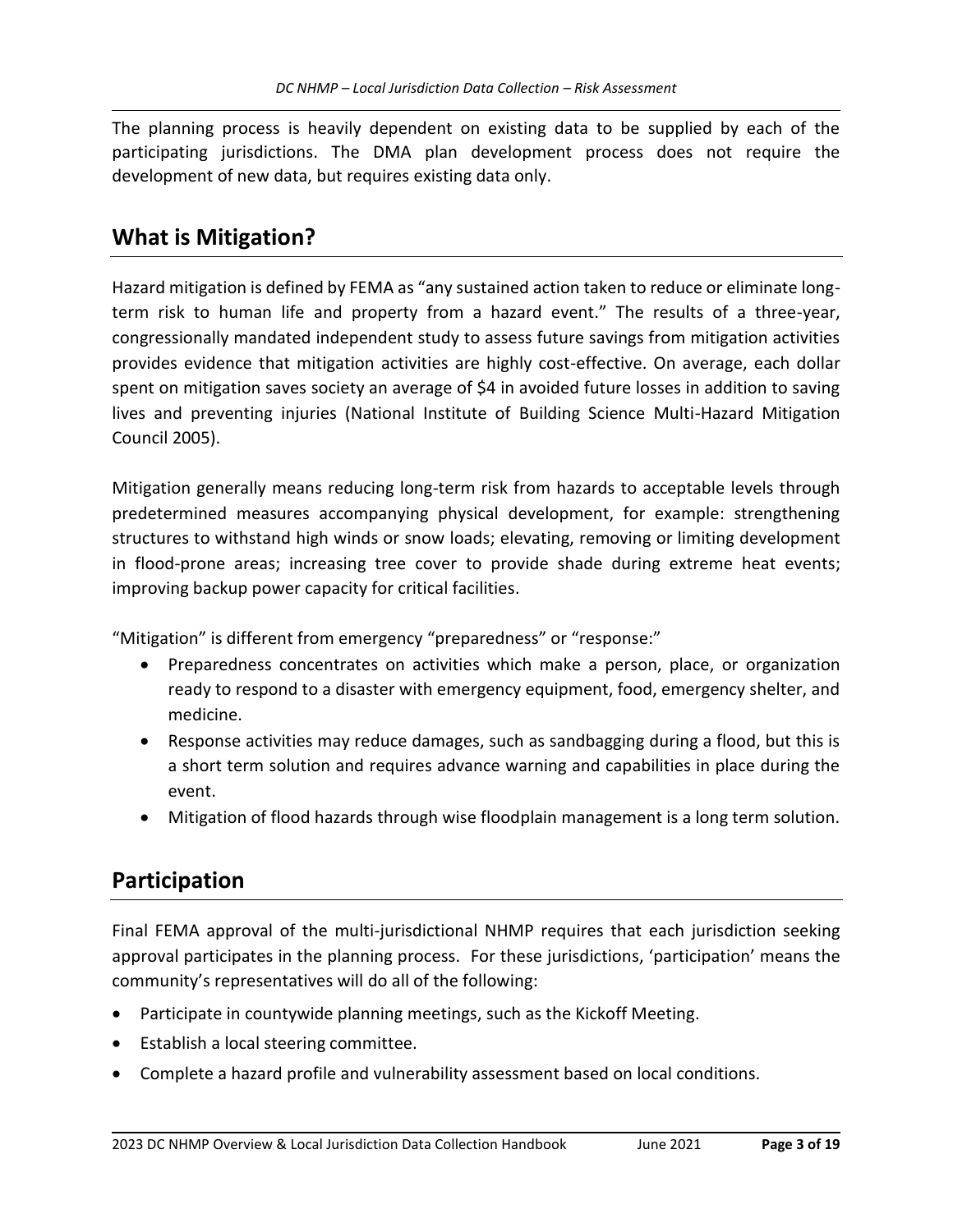- Develop problem statements, based on the risk assessment, input from the public, and local reps.
- Develop a local mitigation strategy, including identifying projects specific to the jurisdiction.
- Participate in public outreach activities and conduct at least one public meeting.
- Review and approve draft plan documents.
- Adopt the final draft of the plan through formal resolution.

# **Natural Hazard Mitigation Planning Process**

Natural Hazard Mitigation Plans require that set criteria be met in the plan's formation before plan approval. The requirement for mitigation planning is set in the Disaster Mitigation Act of 2000. The requirements for local mitigation plans are codified in Title 44 Code of Federal Regulations (CFR) §201.6 and are administered by FEMA. FEMA outlines its requirements in the Local Mitigation Planning Handbook, found here: [http://www.fema.gov/media-library](http://www.fema.gov/media-library-data/20130726-1910-25045-9160/fema_local_mitigation_handbook.pdf)[data/20130726-1910-25045-9160/fema\\_local\\_mitigation\\_handbook.pdf.](http://www.fema.gov/media-library-data/20130726-1910-25045-9160/fema_local_mitigation_handbook.pdf) This is the process Dane County will be following for the 2023 NHMP Update.

The procedural steps for NHMP's as outlined by FEMA in its Local Mitigation Planning Handbook are:

| Determine the Planning Area<br><b>TASK 1</b> | <b>TASK 4</b> Review Community Capabilities | <b>TASK 9</b> Create a Safe and Resilient Community |
|----------------------------------------------|---------------------------------------------|-----------------------------------------------------|
| and Resources                                | <b>TASK 5</b> Conduct a Risk Assessment     |                                                     |
| <b>TASK 2</b> Build the Planning Team        | <b>TASK 6</b> Develop a Mitigation Strategy |                                                     |
| <b>TASK 3</b> Create an Outreach Strategy    | TASK 7 I<br>Keep the Plan Current           |                                                     |
|                                              | <b>TASK 8</b> Review and Adopt the Plan     |                                                     |

As of the Kickoff meetings on June 16<sup>th</sup> & 17<sup>th</sup>, 2021, Tasks 1-3 are mostly completed. The remainder of this handbook will aid in completing the rest of these tasks, specifically Tasks 4 and 5.

# **Timeline**

*Specific meeting dates and times will be determined at least three weeks ahead of time.*

*July 30, 2021* – Deadline for submitting a letter of commitment to Dane County Emergency Management.

*August 2021* –

- Establish a local planning team.
- Participate in additional meetings (via ZOOM):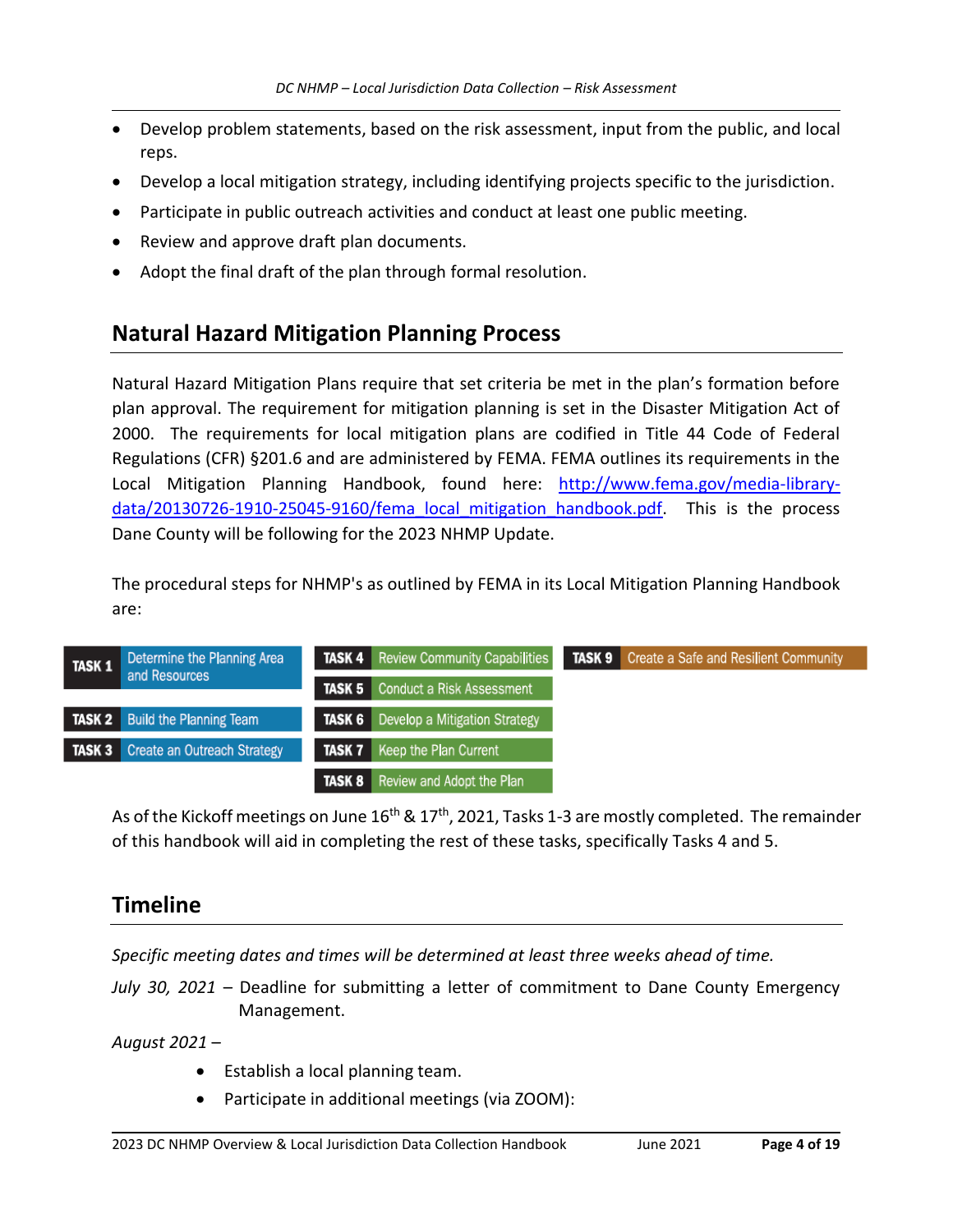- o Understanding and applying lessons on climate change.
- o Seeing diversity and assessing equity in your community.
- o Guidance for completing the attached worksheets.
- *September 2021* Participate in meeting (ZOOM) on developing problem statements.
- *October 2021* Participate in meeting (ZOOM) on developing local mitigation objectives.
- *November 2021* Engage with citizens to solicit input on local objectives.
- *December 2021* Submit materials (reflecting public input) to DCEM.
- *By February 2022* DCEM will return local mitigation plans to local POCs for review and adoption.
- *By March 2022* Adopted local mitigation plans and copies of resolutions are returned to DCEM.
- *June 2022* Comprehensive Dane County Natural Hazard Mitigation Plan (DC NHMP) adopted by Dane County Board.
- *By August 2022* Adopted DC NHMP submitted to Wisconsin Emergency Management (WEM) for review and forward to FEMA.
- By January 2023 FEMA approval of DC NHMP.

### **Data Collection Guide**

This handbook contains an explanation of the types of hazard mitigation/loss prevention data that is needed for the hazard mitigation planning process. This handbook identifies specific requirements for the Risk Assessment Process, which includes the hazard identification, vulnerability, and capability assessments as well as defines requirements and provides a basis for development of the Mitigation Strategy.

The attached worksheets have been developed to assist with the data collection. These need to be completed by each jurisdiction participating in the planning process and will serve two purposes:

- They will help facilitate the collection of the necessary information to create a new or updated jurisdictional annex.
- They will function as evidence of participation in the planning process.

The information collected will support the development or update of the community attachments (aka jurisdictional annexes). *Note to previous participants in the 2018 Dane County Natural Hazard Mitigation Plan:* Please review your community's attachment while filling this out, and make note of changes. In some cases there may be little change.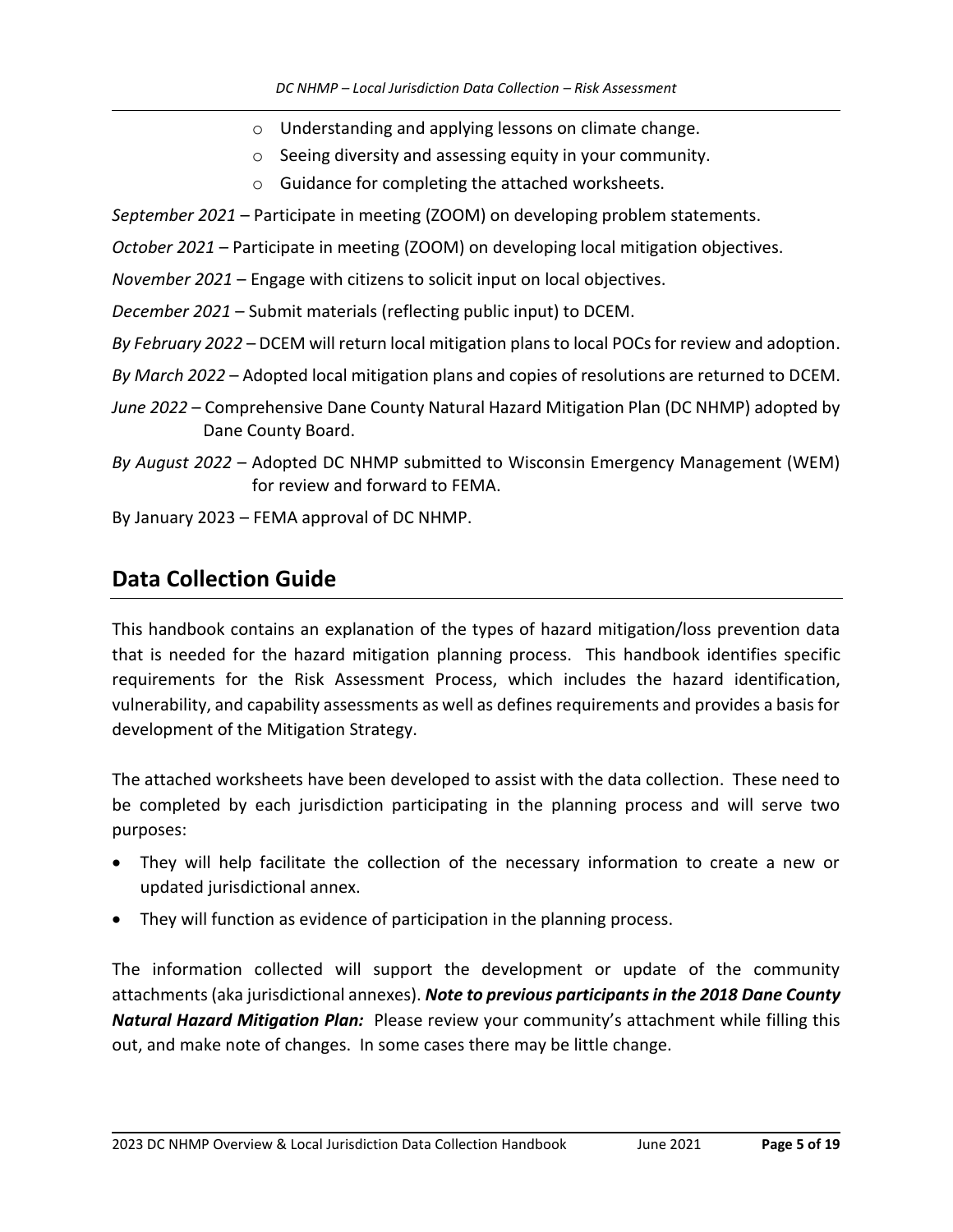### **The Risk Assessment Process**

The risk assessment process includes three components: hazard identification, vulnerability assessment, and capability assessment. Worksheets to collect data for each of the risk assessment components are attached. This information will be used to form the basis of your jurisdiction's new (or updated) mitigation strategy.

As the timeline indicates, there will be meetings to provide both guidance and insight into completing the risk assessment process. You will complete **one set** of worksheets for your jurisdiction and email copies of the completed worksheets and supporting information to J. McLellan [\(mclellan@countyofdane.com\)](mailto:mclellan@countyofdane.com) and Sara Husen [\(husen.sara@countyofdane.com\)](mailto:husen.sara@countyofdane.com).

## **Project Reference**

Please refer to the existing Dane County Natural Hazard Mitigation Plan (adopted 2017) found online at: [https://em.countyofdane.com/hazards/mitigation-plan.](https://em.countyofdane.com/hazards/mitigation-plan)

The planning process is being led by Dane County Emergency Management, with professional planning assistance from various other public entities including Dane County Planning and Development, Dane County Board of Supervisors, Dane County Land and Water Resources Department, Dane County Office of Energy and Climate Change, Dane County Office of Equity and Inclusion, Capital Area Regional Planning Commission, and the University of Wisconsin-Madison Department of Urban and Regional Planning.

#### **Dane County Emergency Management**

Public Safety Building, Room 2107 115 West Doty St, Madison WI 53703-3202 Ph: 608-266-4330 Fax 608-266-4500

#### **Natural Hazard Mitigation Plan Update Project Lead:**

J. McLellan Population Protection Planner, Dane County Emergency Management Ph: 608-267-2542 [mclellan@countyofdane.com](mailto:mclellan@countyofdane.com)

#### **Project Assistant:**

Sara Husen Project Assistant, UW-Madison Department of Urban and Regional Planning Ph: 608-283-3996 [husen.sara@countyofdane.com](mailto:husen.sara@countyofdane.com)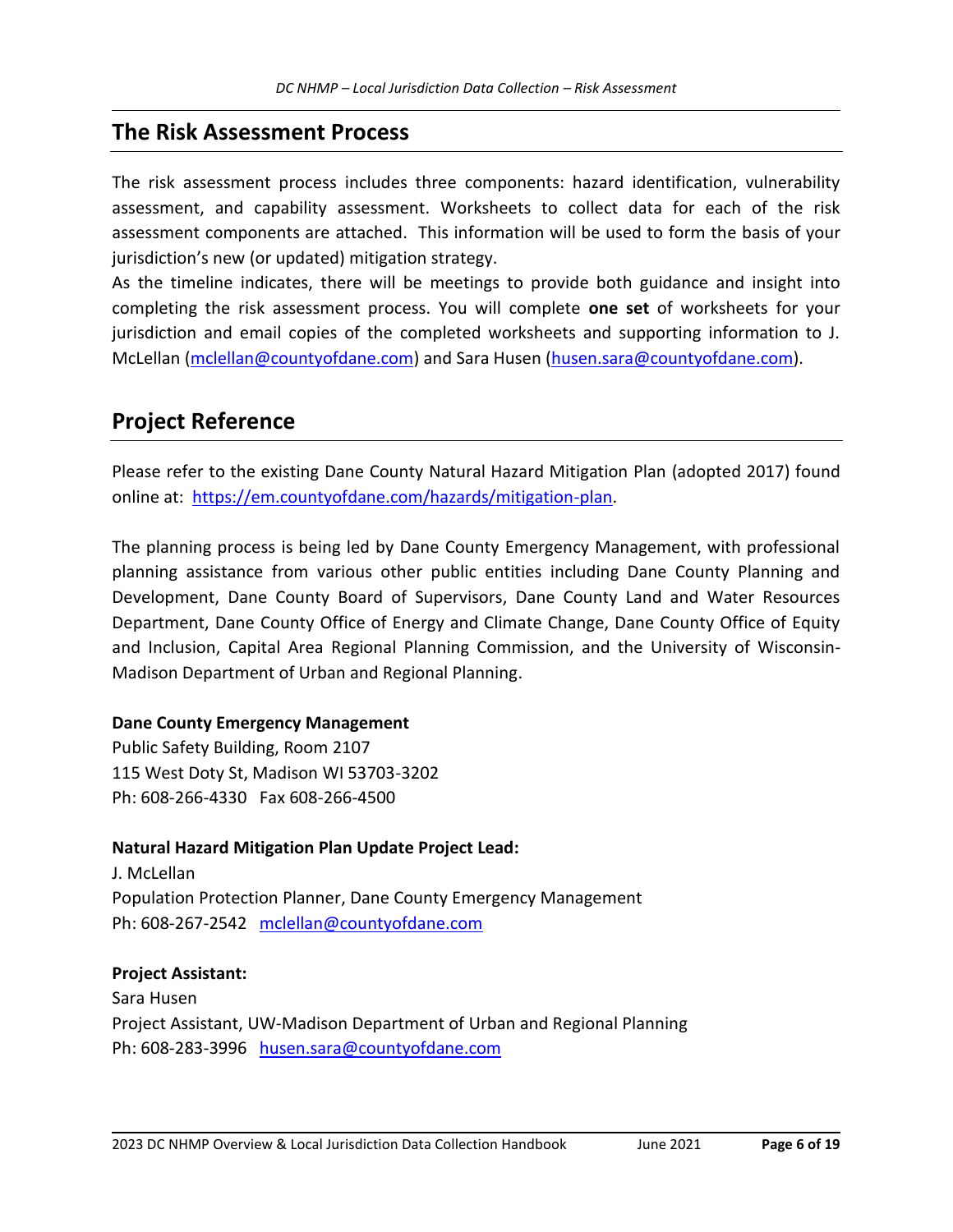# Dane County Local Hazard Mitigation Plan **Worksheet #1: Hazard Identification and Ranking**

The hazard identification and ranking process is a means to quantify and compare the characteristic of each of the hazards, and identify those that are most significant for planning purposes. Use the following to guide the completion of worksheet #1 on the following page.

- 1. *Attributes of the hazard itself*. These are factors related to the natural occurrence of each hazard, without any consideration of potential impacts.
	- Area of Impact does the event occur in isolated areas, affecting only a single unit of government, a wider area, affecting multiple units of government, or a regional, affecting the entire County or many counties?
	- Past History, Probability of Future Occurrence based on what you know about changing climactic conditions, recent trends, or projections, how likely is it that an extreme event, or a more extreme event, will occur in the future?
	- Short-Term Time Factors to what extent is the event predictable in the short term? Is there enough warning time to allow people to act to protect themselves and their property?
- *2. Direct impacts on people and property. These are rankings of the short-term, immediate effects of each hazard, based on future projections.*
	- Impact on General Structures to what extent could an extreme event impact the buildings and infrastructure of the County?
	- Impact on Critical Facilities to what extent could critical facilities be impacted? The impact on critical facilities is an important measure of the extent to which the essential functions of government and the local economy could be disrupted.
	- Impact on At-Risk Populations to what extent could people with special needs be impacted? This is an important measure of the immediate human needs that would be created in the initial response to the event.
- *3. Indirect or secondary impacts. The potential for long-term, far reaching impacts of each event are difficult to quantify, however, these broad categories were used:*
	- Social Impact to what extent could the hazard disrupt individual lives and the social structure of the community?
	- Economic Impact to what extent could business and industry be disrupted?
	- Severity of Other Associated Secondary Hazards does the hazard have the capacity to create other, secondary hazards and how severe could those secondary hazards be? For example, an ice storm causing a long-term, wide-area power outage.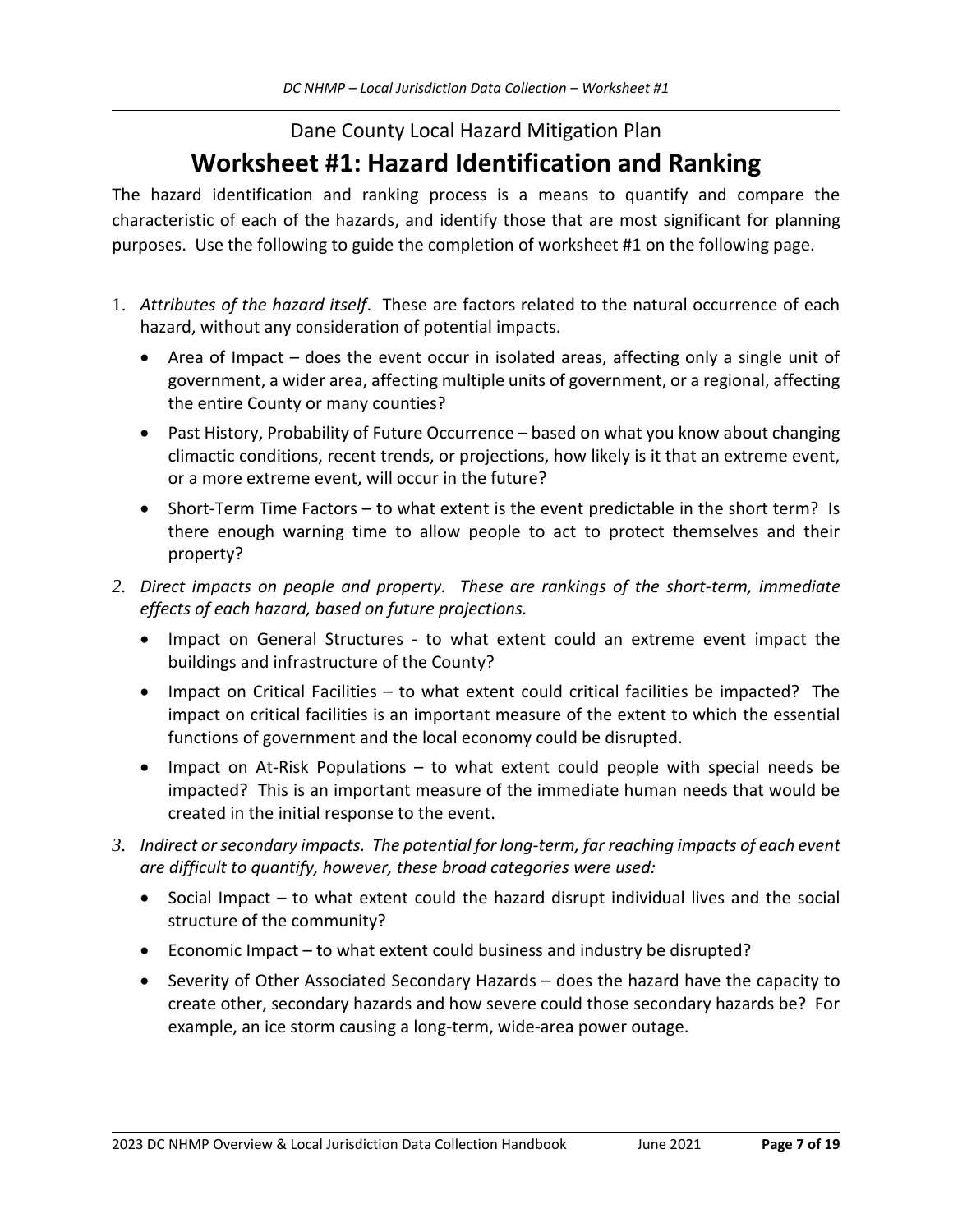Using your planning team's combined experience and perspective, rank each category on a scale of either 0 to 5 or 1 to 5. A ranking of zero (0) means "no concern." A ranking of five (5) means "highest concern."

| <b>Name of Jurisdiction:</b> |                          |                |                          |                                                        |                   |                                                     |                      |                |                |               |
|------------------------------|--------------------------|----------------|--------------------------|--------------------------------------------------------|-------------------|-----------------------------------------------------|----------------------|----------------|----------------|---------------|
| <b>Hazard</b>                | <b>Hazard Attributes</b> |                | <b>Impact Attributes</b> |                                                        |                   |                                                     |                      |                |                |               |
|                              |                          |                |                          | <b>Primary Impact (Short Term - Life and Property)</b> |                   | Secondary Impact (Long Term - Community<br>Impacts) |                      |                |                |               |
|                              | Area of                  | Past History,  | <b>Short Term</b>        | Impact on                                              | Impact on         | Impact on At-                                       | <b>Social Impact</b> | Economic       | Severity Of    |               |
|                              | Impact                   | Probability of | <b>Time Factors</b>      | General                                                | Critical          | <b>Risk</b>                                         |                      | Impact         | Other          |               |
|                              |                          | Future         |                          | <b>Structures</b>                                      | <b>Facilities</b> | <b>Populations</b>                                  |                      |                | Associated     | <b>Total</b>  |
|                              |                          | Occurrence     |                          |                                                        |                   |                                                     |                      |                | Secondary      | of Row        |
|                              |                          |                |                          |                                                        |                   |                                                     |                      |                | <b>Hazards</b> | <b>Values</b> |
|                              | $(1-5)$                  | $(1-5)$        | $(1-5)$                  | $(0-5)$                                                | $(0-5)$           | $(0-5)$                                             | $(0-5)$              | $(0-5)$        | $(0-5)$        |               |
| Dam/Levee                    | $\mathbf 0$              | $\mathbf{0}$   | $\mathbf 0$              | $\mathbf 0$                                            | $\mathbf{0}$      | $\mathbf 0$                                         | $\mathbf{0}$         | $\Omega$       | $\mathbf{0}$   | $\Omega$      |
| <b>Extreme Cold</b>          | $\overline{3}$           | 5              | $\overline{2}$           | $\mathbf{1}$                                           | $\mathbf{1}$      | $\overline{2}$                                      | $\mathbf{1}$         | $\mathbf{1}$   | 3              | 19            |
| <b>Extreme Heat</b>          | $\overline{2}$           | 5              | $\mathbf{1}$             | $\mathbf{1}$                                           | $\mathbf{1}$      | $\overline{2}$                                      | $\mathbf{1}$         | $\mathbf{1}$   | $\overline{3}$ | 17            |
| Drought                      | $\overline{2}$           | 5              | $1\,$                    | $\mathbf{1}$                                           | 0                 | $\mathbf{1}$                                        | $\mathbf{1}$         | $\mathbf{1}$   | $\mathbf{1}$   | 13            |
| <b>Expansive soils</b>       | $\pmb{0}$                | 0              | $\mathbf 0$              | $\mathbf 0$                                            | 0                 | $\mathbf 0$                                         | $\mathbf{0}$         | $\mathbf{0}$   | $\mathbf 0$    | $\Omega$      |
| Flood                        | $\overline{2}$           | 5              | $\overline{4}$           | 3                                                      | $\overline{3}$    | $\overline{4}$                                      | $\overline{3}$       | $\overline{4}$ | 3              | 31            |
| Fog                          | $\overline{2}$           | $\overline{3}$ | 3                        | $\mathbf{1}$                                           | $\mathbf 0$       | $\mathbf{1}$                                        | $\mathbf{1}$         | $\mathbf{1}$   | $\mathbf{1}$   | 13            |
| <b>Hail Storm</b>            | $\mathbf{1}$             | 3              | $\overline{4}$           | $\mathbf{1}$                                           | $\mathbf{1}$      | $\mathbf{1}$                                        | $\mathbf{1}$         | $\overline{3}$ | $\overline{3}$ | 18            |
| Landslide                    | $\mathbf 0$              | $\Omega$       | $\mathbf 0$              | $\Omega$                                               | $\mathbf{0}$      | $\Omega$                                            | $\Omega$             | $\Omega$       | $\Omega$       | $\Omega$      |
| Lightning                    | $\overline{2}$           | 3              | $\overline{4}$           | $\overline{2}$                                         | $\overline{2}$    | $\overline{2}$                                      | $\mathbf{1}$         | $\mathbf{1}$   | 3              | 20            |
| Tornado                      | $\overline{4}$           | 3              | $\overline{4}$           | $\overline{4}$                                         | $\overline{4}$    | $\overline{2}$                                      | $\overline{3}$       | $\overline{4}$ | 5              | 33            |
| Wildfire                     | $\mathbf{1}$             | $\mathbf{1}$   | $1\,$                    | $\mathbf{1}$                                           | $\mathbf{1}$      | $\mathbf{1}$                                        | $\mathbf{1}$         | $\mathbf{1}$   | $\mathbf{1}$   | 9             |
| Windstorm                    | $\overline{4}$           | 5              | $\overline{4}$           | $\overline{4}$                                         | $\overline{4}$    | $\overline{2}$                                      | $\overline{3}$       | $\overline{3}$ | 5              | 34            |
| Winter Storm                 | 4                        | 5              | $\overline{2}$           | $\overline{4}$                                         | $\overline{4}$    | $\overline{3}$                                      | $\overline{2}$       | $\overline{3}$ | 5              | 32            |
|                              |                          |                |                          |                                                        |                   |                                                     |                      |                |                |               |
|                              |                          |                |                          |                                                        |                   |                                                     |                      |                |                |               |

#### **Email one copy of the completed set of worksheets and documentation to [mclellan@countyofdane.com](mailto:mclellan@countyofdane.com) AND [husen.sara@countyofdane.com.](mailto:husen.sara@countyofdane.com)**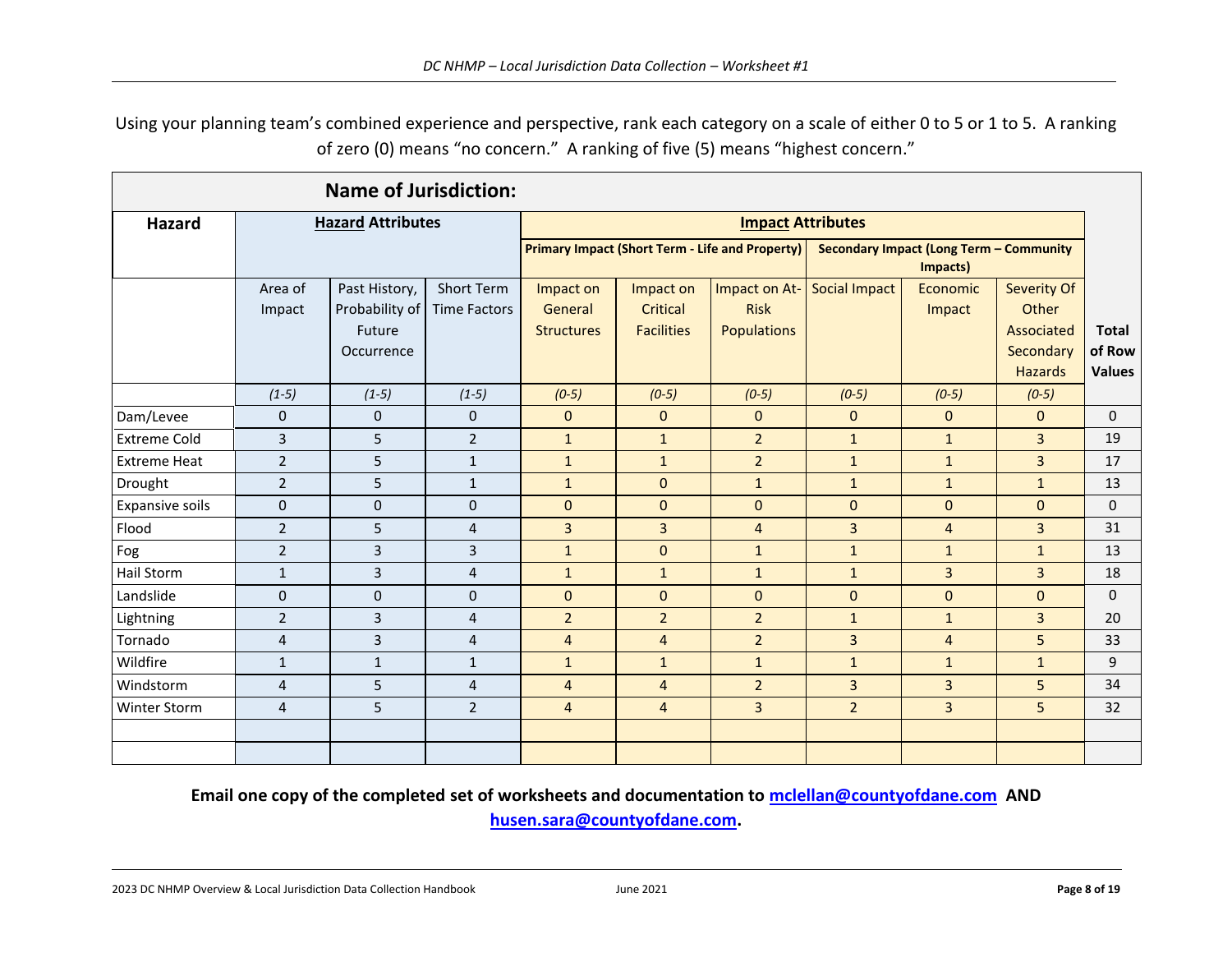# Dane County Local Hazard Mitigation Plan **Worksheet #2: Historic Hazard Event**

Please **complete a separate** *Worksheet #2* **for** *each* **significant hazard event** your jurisdiction has experienced. Provide as much detail as possible and attach any supporting documentation (e.g. photocopies, newspaper articles, or other original sources) as you feel necessary.

| <b>Name of Jurisdiction:</b>                                           | City of Edgerton                                                                                                                                  |  |
|------------------------------------------------------------------------|---------------------------------------------------------------------------------------------------------------------------------------------------|--|
| Type of event                                                          | Flooding                                                                                                                                          |  |
| <b>Date</b>                                                            | Jan 22, 2018                                                                                                                                      |  |
| Location                                                               | Corner of Thronson Road and US Hwy 51                                                                                                             |  |
| Nature and magnitude of event                                          | Winter rain on frozen farm fields or intense summer rain; overwhelmed<br>downstream stormsewer system; 2-3 acres impacted; no structures impacted |  |
| <b>Injuries / Deaths</b>                                               | none                                                                                                                                              |  |
| Describe damage to private<br>property                                 | none                                                                                                                                              |  |
| Describe damage to<br>infrastructure                                   | none                                                                                                                                              |  |
| Crop damage                                                            | Occasionally (approximately an acre)                                                                                                              |  |
| Known business/economic<br>impacts                                     | None                                                                                                                                              |  |
| Identify road/school/other<br>infrastructure closures                  | None                                                                                                                                              |  |
| Other damage                                                           | Not aware of any                                                                                                                                  |  |
| Describe losses covered by<br>insurance                                | Not aware of any                                                                                                                                  |  |
| Federal/state disaster relief<br>funding received                      | None                                                                                                                                              |  |
| Opinion on likelihood of<br>occurring again                            | Very likely                                                                                                                                       |  |
| <b>Source of information</b>                                           | City staff                                                                                                                                        |  |
| <b>Comments</b>                                                        |                                                                                                                                                   |  |
| Prepared by:<br>Name:<br>Phone:<br>Email:                              | Ramona Flanigan<br>608 884 3341<br>rflanigan@cityofedgrton.com                                                                                    |  |
| Email one copy of the completed set of worksheets and documentation to |                                                                                                                                                   |  |
|                                                                        | mclellan@countyofdane.com AND husen.sara@countyofdane.com.                                                                                        |  |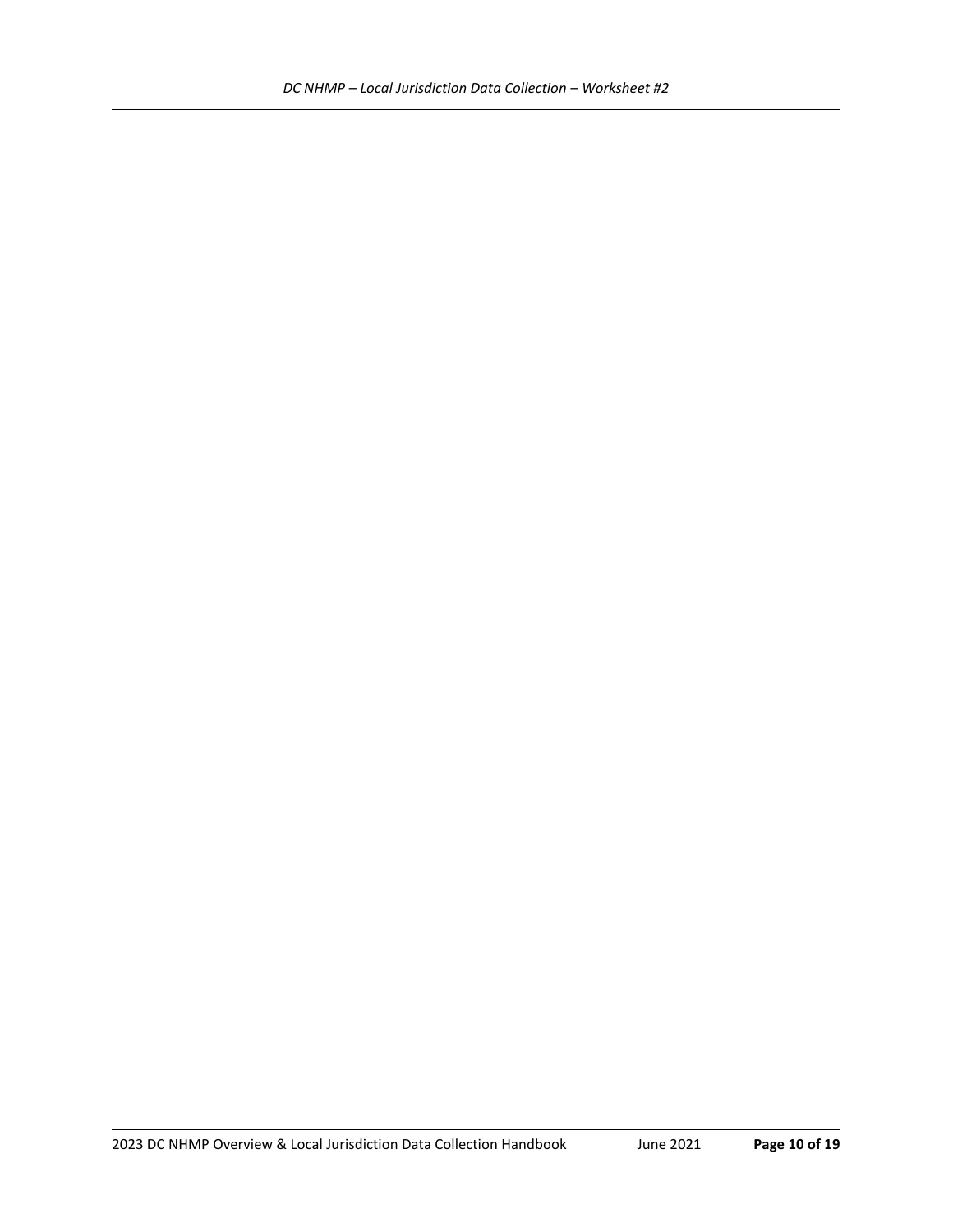# Dane County Local Hazard Mitigation Plan **Worksheet #3: Vulnerability Assessment**

The purpose of this worksheet is to assess the vulnerable buildings, populations, critical facilities, infrastructure, and other important assets in your community by using the best available data to complete this worksheet. Use the table on the next page to compile a detailed inventory of specific assets at risk including critical facilities and infrastructure; natural, cultural, and historical assets; and economic assets as defined below. Examples can include hospitals, fire stations, or historic buildings. Attach supporting documentation, such as photographs, reports, or plans if possible. In the hazard specific column of the asset inventory table, indicate if there is a specific hazard to which the asset is at risk, such as flood, lightning, etc.

For the purposes of this plan, please use the following guidance:

- **Critical Facilities –** Physical structures that, if damaged or destroyed, compromise public health or safety, or are disproportionately vulnerable to natural disasters discussed in the plan, or house populations that are disproportionately vulnerable to natural disasters. These are grouped into the following categories:
- **Essential Infrastructure – Includes public and private utility facilities that are vital to maintaining or restoring normal services to hazard areas before, during, and after a**  hazard event: Airports, roads, bridges, communications facilities and towers, correctional facilities, electrical generation/distribution facilities, media outlets, national guard, natural gas supply, public safety (911) communications centers, public safety facilities (police, fire, EMS), public works garages, town/village/city halls, wastewater facilities, water utilities, cooling facilities.
- **Vulnerable Facilities (includes facilities that serve at-risk populations, historic, and/or economic assets) –** Childcare centers, community based residential facilities, community centers, campsites, healthcare facilities, hospitals, nursing homes, historic properties, manufactured homes, long term care facilities, schools, special needs housing.
- **Hazardous Materials Facilities –** Structures or facilities that produce, use, or store highly volatile, flammable, explosive, toxic, and/or water-reactive materials.
- **Natural Assets –** Natural resource assets may include wetlands, threatened and endangered species, or other environmentally sensitive areas. Natural resources can be important in mitigating hazards, such as wetland protection for reducing stormwater runoff and floodwater storage and infiltration.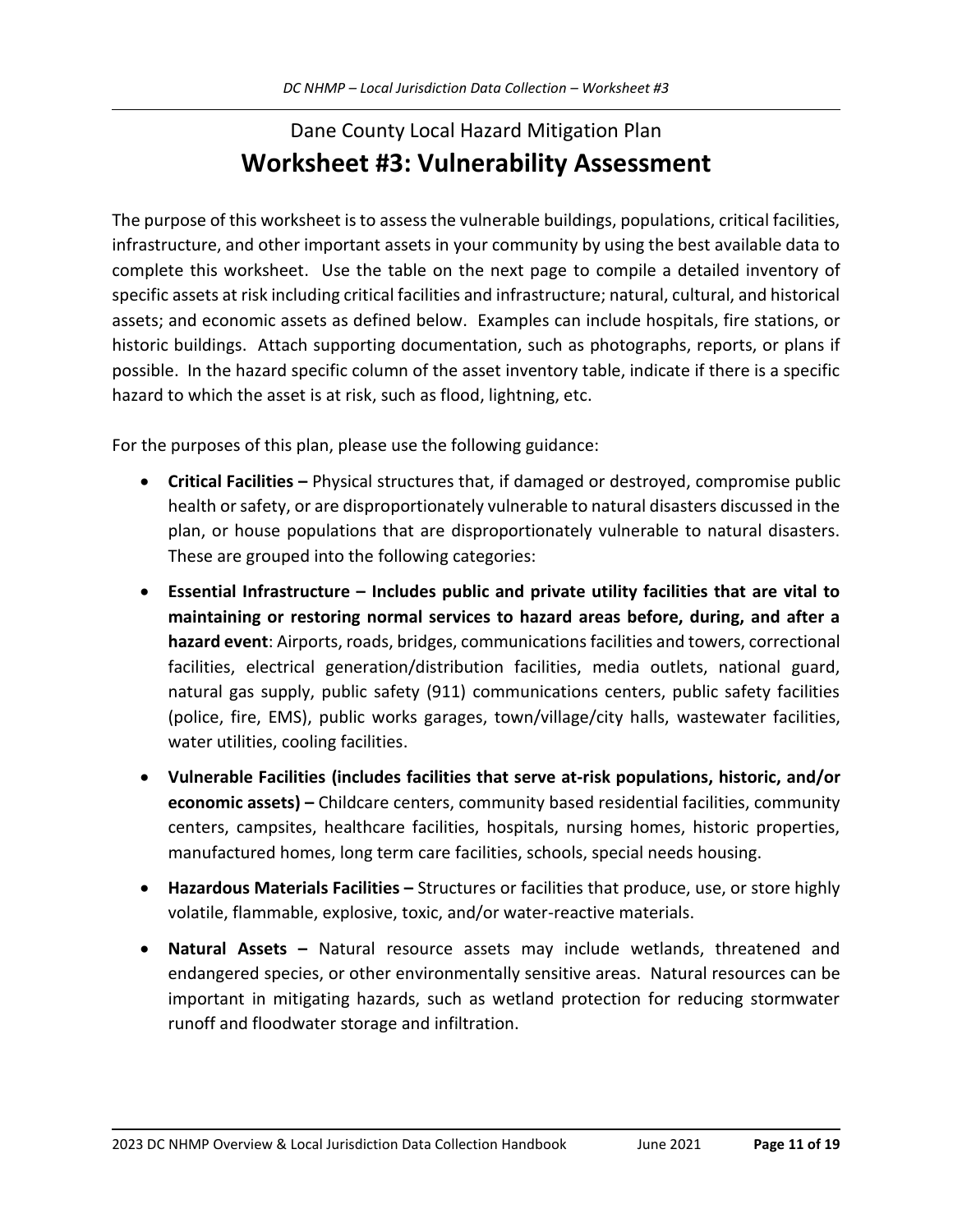| <b>ASSET INVENTORY</b> of jurisdiction:             |           | <b>City of Edgerton</b>         |                        |                               |
|-----------------------------------------------------|-----------|---------------------------------|------------------------|-------------------------------|
| <b>Name of Asset</b>                                | Type*     | Replacement<br>value (\$)       | Occupancy/<br>capacity | <b>Hazard Specific issues</b> |
| US Hwy 51/ I39/90 alt route                         | EI        |                                 |                        | Flood, ice storm              |
| Stormwater ponds                                    | EI        | \$200,000 per pond<br>(3 ponds) |                        | Severe rain event             |
| Electrical Substation (located in<br>own of Albion) | EI        |                                 |                        | Ice storm, tornado            |
| <b>Electrical Transmission line</b>                 | EI        |                                 |                        | Ice storm, tornado            |
| Mud Lake/wetland                                    | <b>NA</b> |                                 |                        | Severe rain event             |
|                                                     |           |                                 |                        |                               |
|                                                     |           |                                 |                        |                               |
|                                                     |           |                                 |                        |                               |
|                                                     |           |                                 |                        |                               |
|                                                     |           |                                 |                        |                               |
|                                                     |           |                                 |                        |                               |
|                                                     |           |                                 |                        |                               |
|                                                     |           |                                 |                        |                               |
|                                                     |           |                                 |                        |                               |
|                                                     |           |                                 |                        |                               |
|                                                     |           |                                 |                        |                               |
|                                                     |           |                                 |                        |                               |
|                                                     |           |                                 |                        |                               |
|                                                     |           |                                 |                        |                               |
|                                                     |           |                                 |                        |                               |
|                                                     |           |                                 |                        |                               |
|                                                     |           |                                 |                        |                               |
|                                                     |           |                                 |                        |                               |
|                                                     |           |                                 |                        |                               |
|                                                     |           |                                 |                        |                               |
| Add additional rows as needed                       |           |                                 |                        |                               |

\*TYPE = EI: Essential Infrastructure VF: Vulnerable Facilities HM: Hazardous Materials Facilities NA: Natural Assets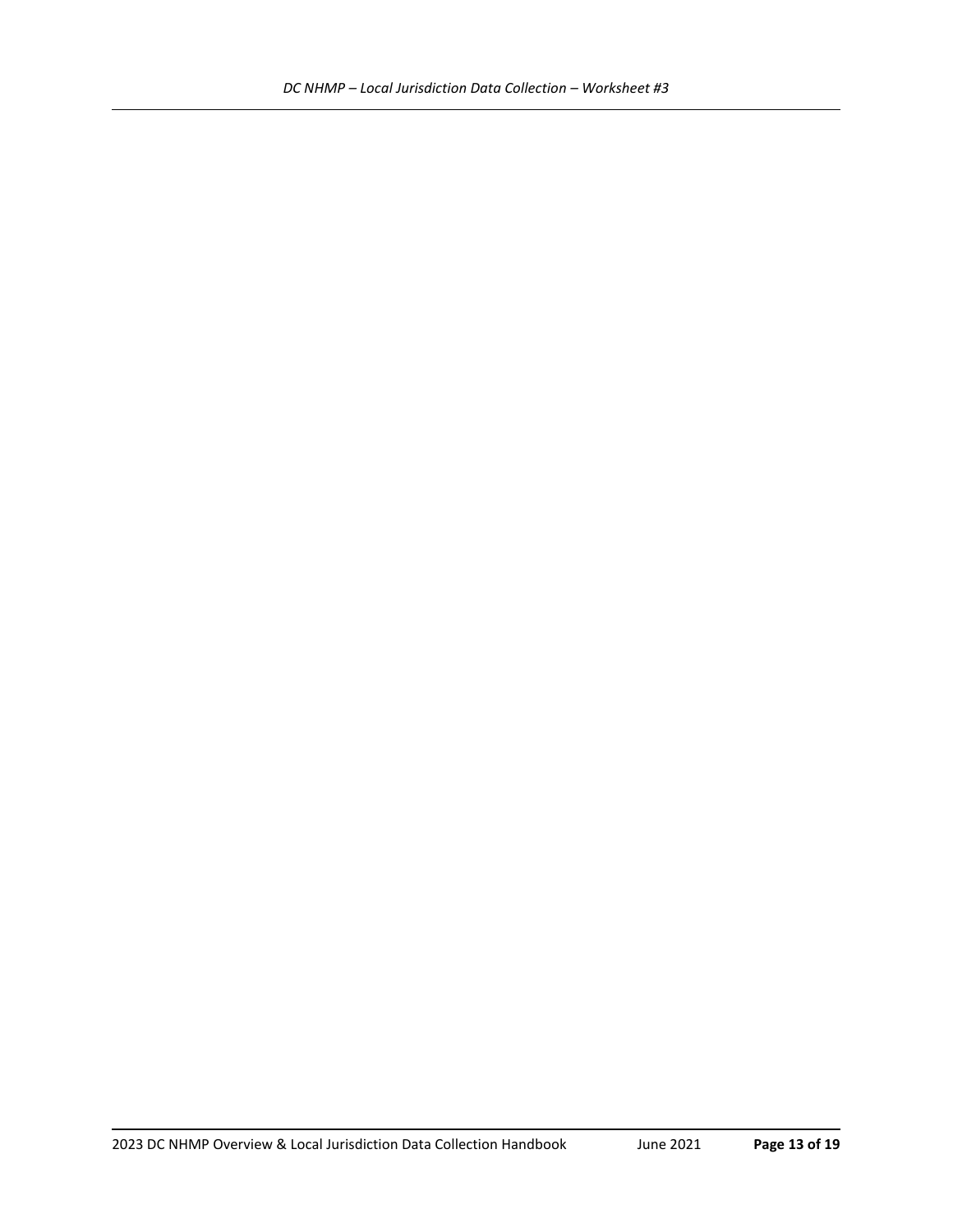| <b>Additional Vulnerability Questions</b>                                                                                                                                                           |                                                                                                                                                                                   |  |  |
|-----------------------------------------------------------------------------------------------------------------------------------------------------------------------------------------------------|-----------------------------------------------------------------------------------------------------------------------------------------------------------------------------------|--|--|
| Number of repetitive loss properties<br>(flooding)                                                                                                                                                  | none                                                                                                                                                                              |  |  |
| Average depth of 100-year floodplain                                                                                                                                                                | N/A                                                                                                                                                                               |  |  |
| Describe any hazard-related concerns or<br>issues regarding the vulnerability of special<br>needs populations, such as the elderly,<br>disabled, or low-income.                                     | There is no known special needs population in our part of<br>Dane County.                                                                                                         |  |  |
| Describe growth and development trends<br>and future growth areas and how they relate<br>to hazard areas and vulnerability<br>concerns/issues.                                                      | Thronson Road, an area of flooding, currently provides the<br>only exit from a neighborhood serving approximately 50<br>residential units. This will change as the area develops. |  |  |
| If this is an <i>update</i> to your community's<br>attachment to the 2018 plan, describe how<br>vulnerability has changed (or not) as a result<br>of implementing successful mitigation<br>actions. | No changes                                                                                                                                                                        |  |  |
|                                                                                                                                                                                                     | Email one copy of the completed set of worksheets and documentation to                                                                                                            |  |  |
| mclellan@countyofdane.com AND husen.sara@countyofdane.com.                                                                                                                                          |                                                                                                                                                                                   |  |  |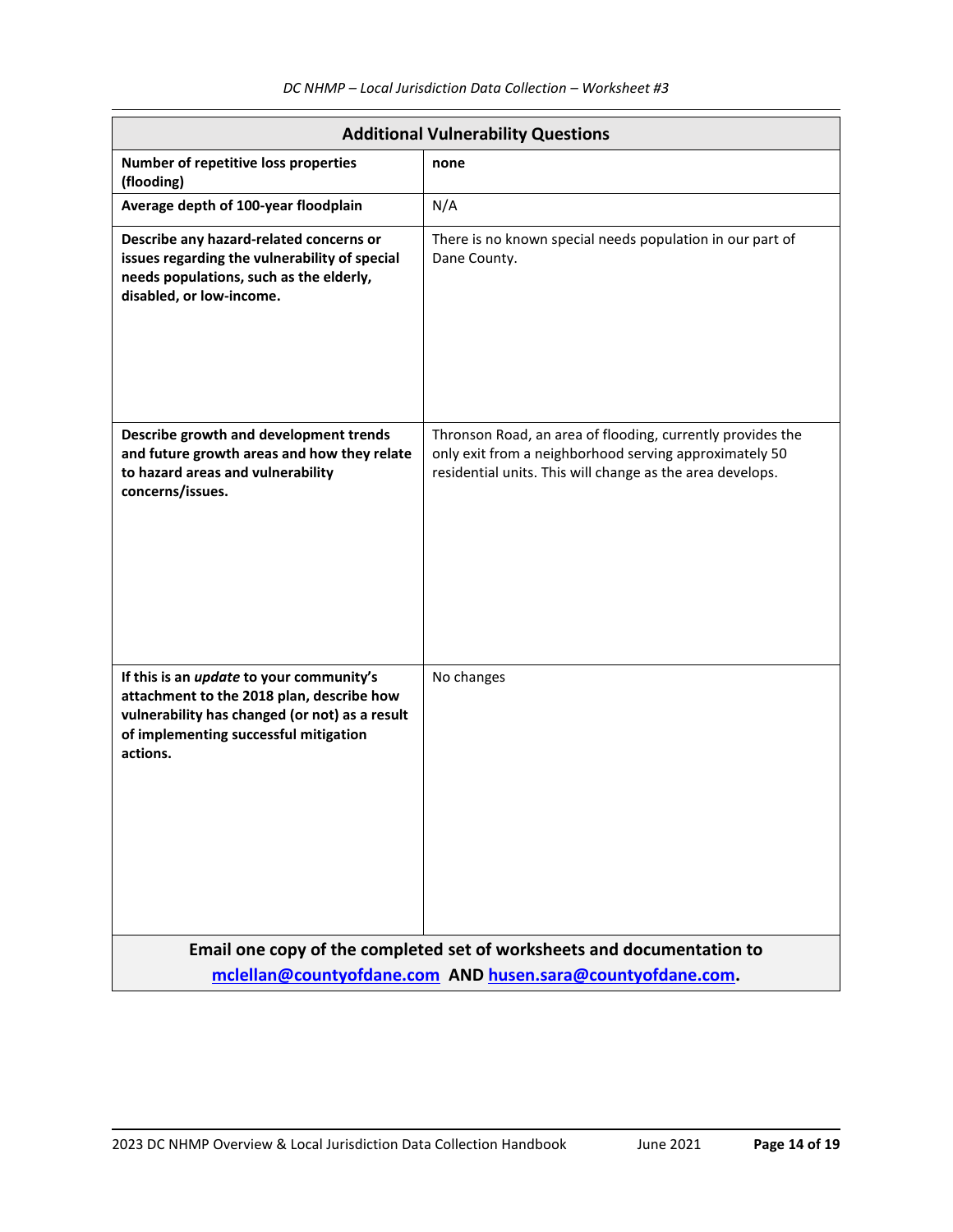# Dane County Local Hazard Mitigation Plan **Worksheet #4: Community Capability Assessment**

**Name of Jurisdiction: City of Edgerton**

Capabilities are the programs and policies (Regulatory, Administrative/Technical, and Fiscal) currently in use to reduce hazard impacts or that could be used to implement hazard mitigation activities. Please complete this worksheet and provide supporting documentation if available.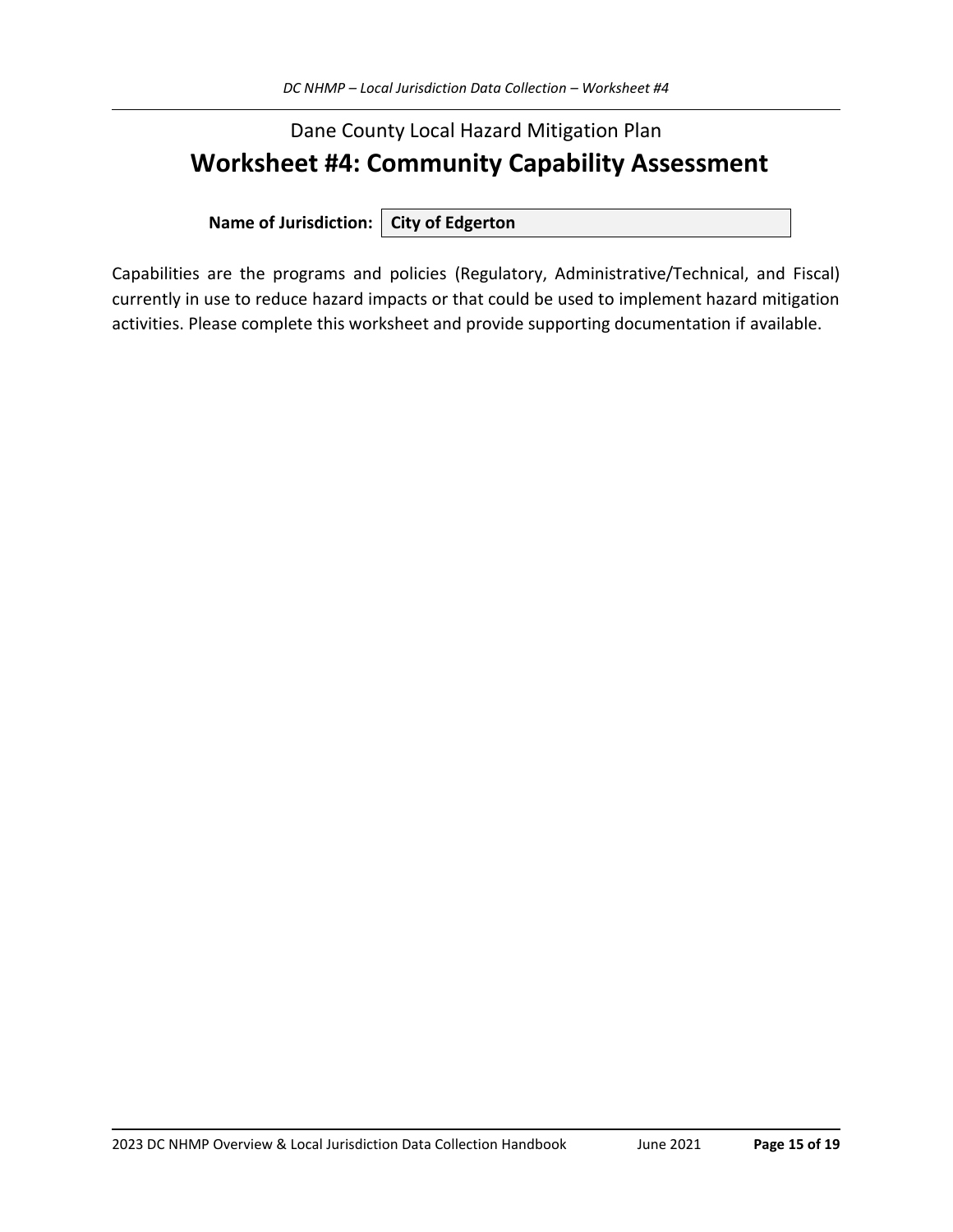#### **Regulatory**

The following planning and land management tools are typically used by local jurisdictions to implement hazard mitigation activities. Please indicate what your jurisdiction has in place. If your jurisdiction does not have this capability or authority, please indicate if a higher level of government has the authority. Also use the comments column to indicate how we can obtain a copy of the plan or document (i.e. available on the web (include address) or Email).

| <b>Regulatory Tools</b>                        |           |                                           |
|------------------------------------------------|-----------|-------------------------------------------|
| (ordinances, codes, plans)                     | Yes/No    | <b>Comments</b>                           |
| <b>Existing Natural Hazard Mitigation Plan</b> | Yes       | <b>County Emergency Planning Agencies</b> |
| General or Comprehensive plan                  | Yes       | www.cityofedgerton.com                    |
| Zoning ordinance                               | Yes       | www.cityofedgerton.com                    |
| Subdivision ordinance                          | Yes       | www.cityofedgerton.com                    |
| Growth management ordinance                    | <b>No</b> |                                           |
| Shoreland / wetland zoning ordinance           | Yes       | www.cityofedgerton.com                    |
| Floodplain zoning ordinance                    | Yes       | www.cityofedgerton.com                    |
| FEMA / NFIP Community Rating System            | <b>No</b> |                                           |
| Other special purpose ordinance                | Yes       | www.cityofedgerton.com                    |
| (stormwater, steep slope, wildfire)            |           |                                           |
| <b>Building code</b>                           | Yes       | www.cityofedgerton.com                    |
| Fire department ISO rating                     | Yes       | Edgerton Fire District 608 884-3327       |
| Climate change Impact program                  | <b>No</b> |                                           |
| Erosion or sediment control program            | Yes       | www.cityofedgerton.com                    |
| Stormwater management program                  | Yes       | www.cityofedgerton.com                    |
| Site plan review requirements                  | Yes       | www.cityofedgerton.com                    |
| Capital improvements plan                      | Yes       | www.cityofedgerton.com                    |
| Economic development plan                      | Yes       | www.cityofedgerton.com                    |
| Local emergency operations plan                | Yes       | www.cityofedgerton.com                    |
| Other special plans Neighborhood               | Yes       | www.cityofedgerton.com                    |
| plan/stormwater study                          |           |                                           |
| Flood insurance study or other                 | <b>No</b> |                                           |
| engineering study for streams                  |           |                                           |
| Elevation certificates (for floodplain         | <b>No</b> |                                           |
| development)                                   |           |                                           |
| <b>Climate Action Plan</b>                     | <b>No</b> |                                           |
| Other                                          |           |                                           |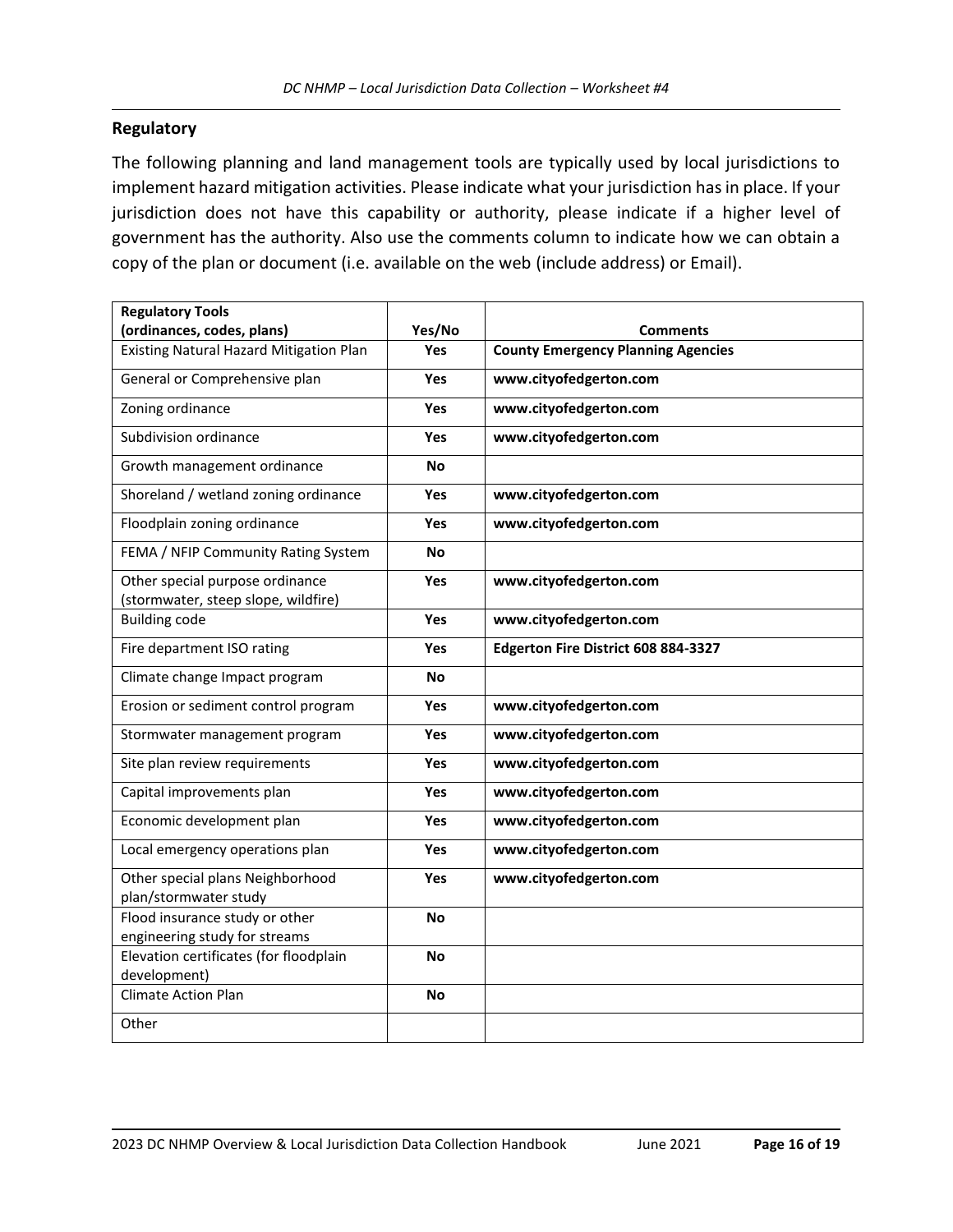#### **Administrative/Technical**

Identify the technical and personnel resources responsible for activities related to hazard mitigation/loss prevention within your jurisdiction. For smaller jurisdictions without local staff resources, if there are public resources at the next higher level of government that can provide technical assistance, please indicate this in the comments column.

| <b>Personnel Resources</b>                                                                               | Yes/No     | <b>Department/Position</b>                | <b>Comments</b>                                               |
|----------------------------------------------------------------------------------------------------------|------------|-------------------------------------------|---------------------------------------------------------------|
| Planner/engineer with knowledge of<br>land development/land management<br>practices                      | Yes        | City Administrator/planner                |                                                               |
| Engineer/professional trained in<br>construction practices related to<br>buildings and/or infrastructure | Yes        | Consulting engineer                       |                                                               |
| Planner/engineer/scientist with an<br>understanding of natural hazards                                   | Yes        | Consulting engineer                       |                                                               |
| Personnel skilled in GIS                                                                                 | Yes        |                                           | Consulting engineer                                           |
| Full time building official                                                                              | <b>No</b>  |                                           | Consultant/ part time                                         |
| Personnel skilled in Climate resilience                                                                  | <b>No</b>  |                                           | General knowledge of city<br>staff and consulting<br>engineer |
| Floodplain manager                                                                                       | Yes        | City Administrator/planner                |                                                               |
| Emergency manager                                                                                        | Yes        | Chief of Police                           |                                                               |
| Real estate acquisition personnel                                                                        | No         |                                           |                                                               |
| Grant writer                                                                                             | Yes        | City Administrator/consulting<br>engineer |                                                               |
| Other personnel                                                                                          | Yes        | Municipal Services Director               |                                                               |
| <b>GIS Data Resources</b><br>(Hazard areas, critical facilities, land use,<br>building footprints, etc.) | <b>Yes</b> | Counties                                  | County GIS data                                               |
| <b>Warning Systems/Services</b><br>(Reverse 9-11, cable override, outdoor<br>warning signals)            | Yes        | <b>Rock County</b>                        | Outdoor warning signals                                       |
| Other                                                                                                    |            |                                           |                                                               |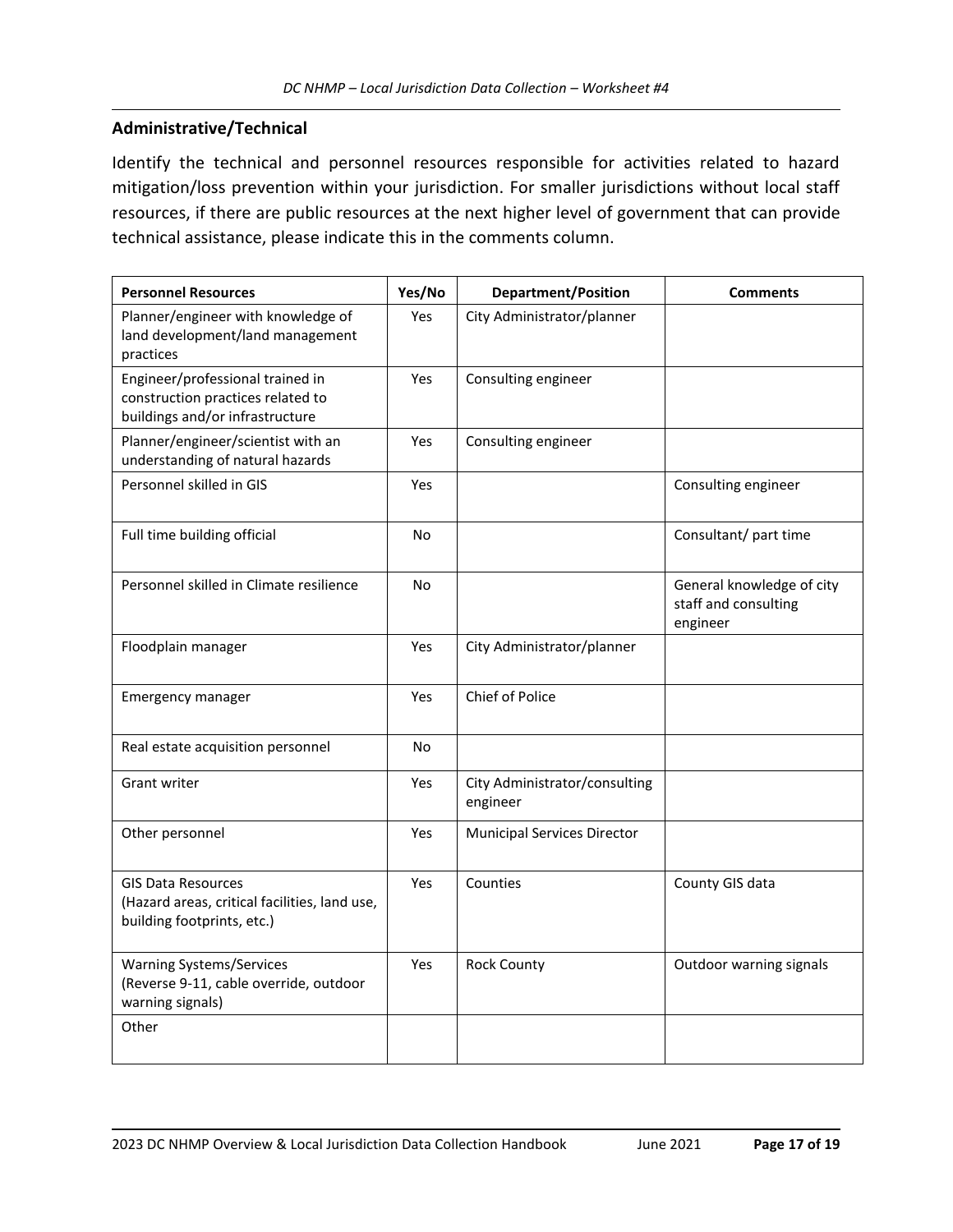#### **Fiscal**

Identify whether your jurisdiction has access to or is eligible to use the following financial resources for hazard mitigation.

|                                                                              | Accessible/Eligible |                      |
|------------------------------------------------------------------------------|---------------------|----------------------|
| <b>Financial Resources</b>                                                   | to Use (Yes/No)     | <b>Comments</b>      |
| <b>Community Development Block Grants</b>                                    | Yes                 |                      |
| Capital improvements project funding                                         | Yes                 |                      |
| Authority to levy taxes for specific<br>purposes                             | Yes                 |                      |
| Dedicated funding for land, easement or<br>conservation easement acquisition | <b>No</b>           |                      |
| Fees for water, stormwater, sewer, gas,<br>or electric services              | Yes                 |                      |
| Impact fees for new development                                              | Yes                 |                      |
| Incur debt through general obligation<br>bonds                               | Yes                 |                      |
| Incur debt through special tax bonds                                         | Yes                 |                      |
| Incur debt through private activities                                        | <b>No</b>           |                      |
| Withhold spending in hazard prone<br>areas                                   | <b>No</b>           | Not a current policy |
| Other                                                                        |                     |                      |